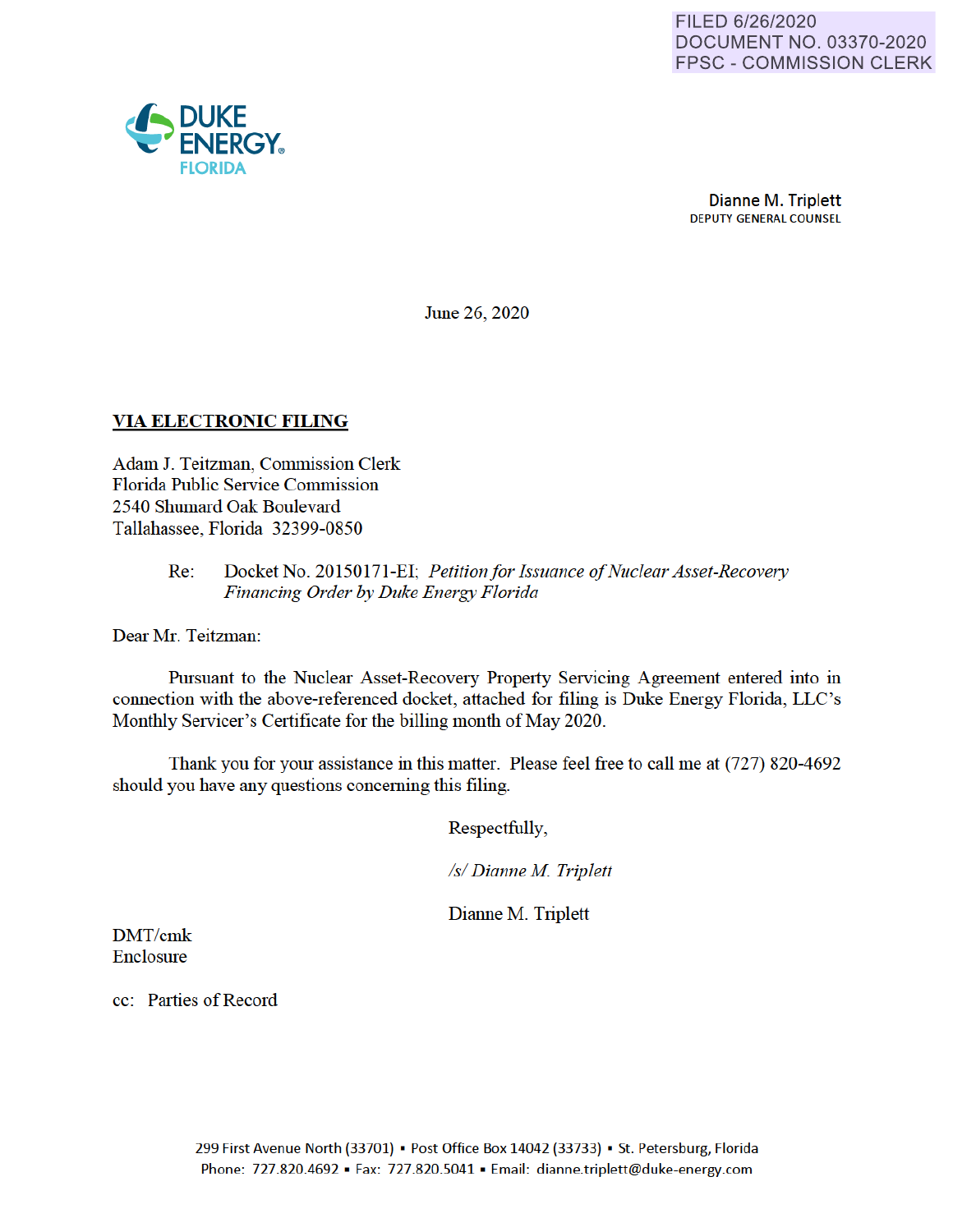## **CERTIFICATE OF SERVICE**

I HEREBY CERTIFY that a true and correct copy of the foregoing has been furnished via electronic mail to the following this 26<sup>th</sup> day of June, 2020.

 */s/ Dianne M. Triplett*

|                                                                                                                                                                                                                        | Attorney                                                                                                                                                                                                               |
|------------------------------------------------------------------------------------------------------------------------------------------------------------------------------------------------------------------------|------------------------------------------------------------------------------------------------------------------------------------------------------------------------------------------------------------------------|
| Theresa Tan<br>Office of the General Counsel<br><b>Florida Public Service Commission</b><br>2540 Shumard Oak Blvd.<br>Tallahassee, FL 32399-0850<br><u>ltan@psc.state.fl.us</u><br>Jon C. Moyle, Jr. / Karen A. Putnal | C. Rehwinkel / J. Kelly<br>Office of Public Counsel<br>c/o The Florida Legislature<br>111 West Madison Street, Room 812<br>Tallahassee, FL 32399-1400<br>kelly.jr@leg.state.fl.us<br>rehwinkel.charles@leg.state.fl.us |
| 118 North Gadsden Street<br>Tallahassee, FL 32301<br>jmoyle@moylelaw.com                                                                                                                                               | James W. Brew<br>1025 Thomas Jefferson Street, NW<br>Eighth Floor, West Tower                                                                                                                                          |
| kputnal@moylelaw.com                                                                                                                                                                                                   | Washington, DC 20007-5201<br>jbrew@smxblaw.com                                                                                                                                                                         |
| Robert Scheffel Wright / John T. LaVia, III<br>1300 Thomaswood Drive                                                                                                                                                   |                                                                                                                                                                                                                        |
| Tallahassee, FL 32308<br>schef@gbwlegal.com<br>jlavia@gbwlegal.com                                                                                                                                                     |                                                                                                                                                                                                                        |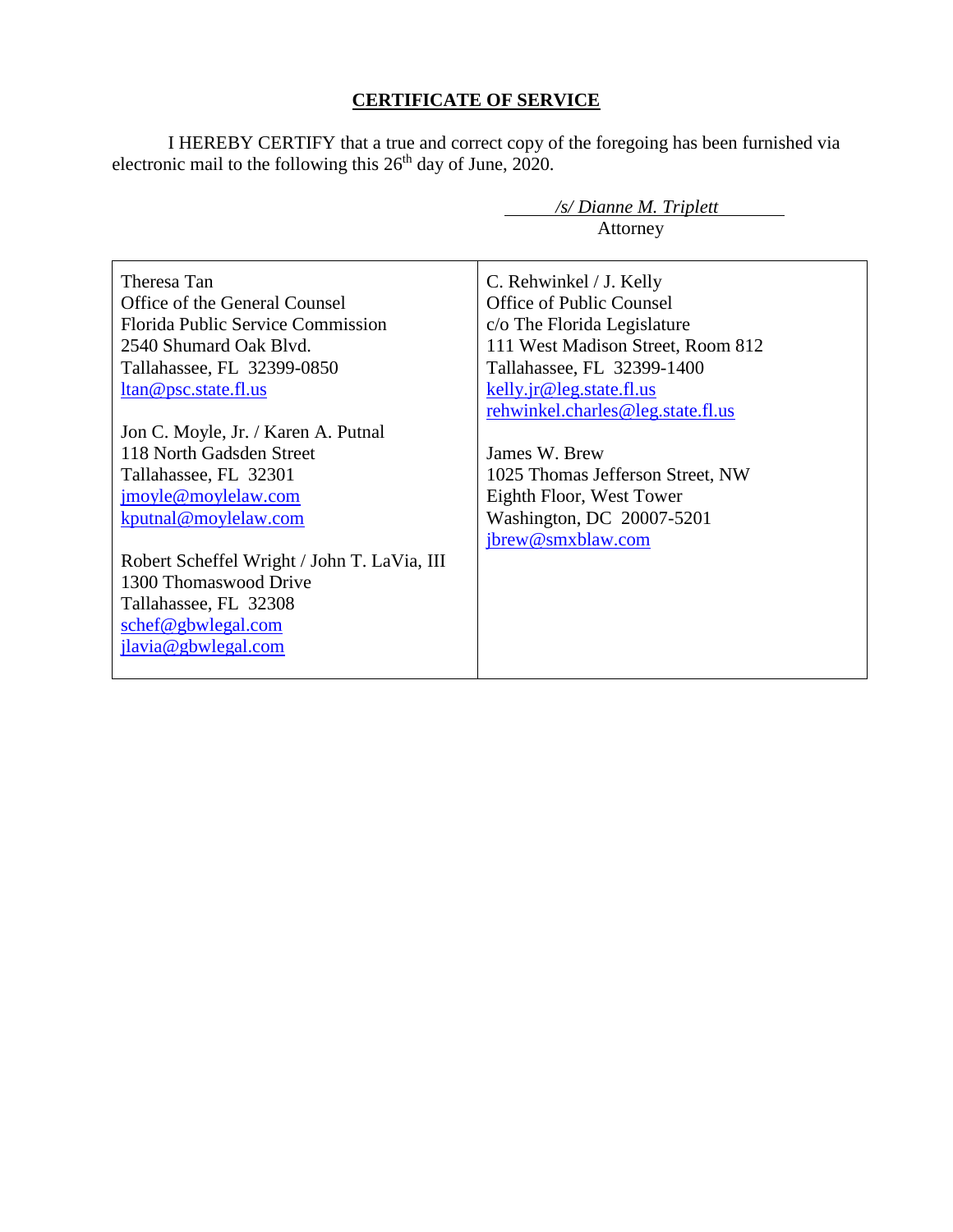## MONTHLY SERVICER'S CERTIFICATE

# DUKE ENERGY FLORIDA PROJECT FINANCE, LLC \$1,294,290,000 Series A Senior Secured Nuclear Asset-Recovery Bonds

Pursuant to SECTION 3.01(b) of the Nuclear Asset-Recovery Property Servicing Agreement dated as of June 22, 2016 by and between Duke Energy Florida, Inc., as Servicer, and Duke Energy Florida Project Finance, LLC, as Issuer (the "Servicing Agreement"), the Servicer does hereby certify as follows:

Capitalized terms used but not defined in this Monthly Servicer's Certificate have their respective meanings as set forth in the Servicing Agreement. References herein to certain sections and subsections are references to the respective sections or subsections of the Servicing Agreement.

Current BILLING MONTH: May 2020

#### Current BILLING MONTH: 4/28/2020 - 05/29/2020

| Standard Billing for prior BILLING MONTH: April 2020           |                                      |       |
|----------------------------------------------------------------|--------------------------------------|-------|
|                                                                | 243,815,029                          |       |
| <b>Residential Total Billed</b>                                | 4,155,985                            | 1.70% |
| Residential NUCLEAR ASSET-RECOVERY CHARGE ("NARC") Billed      |                                      |       |
| General Service Non-Demand Total Billed                        | 23,057,941                           |       |
|                                                                | 367,112                              | 1.59% |
| General Service Non-Demand NARC Billed                         |                                      |       |
| <b>General Service Billed</b>                                  | 1,591,211                            |       |
| <b>General Service NARC Billed</b>                             | 24,690                               | 1.55% |
|                                                                |                                      |       |
| General Service Demand Total Billed                            | 99,385,801                           |       |
|                                                                | 1,841,706                            | 1.85% |
| <b>General Service Demand NARC Billed</b>                      |                                      |       |
| Curtailable Total Billed                                       | 848,298                              |       |
|                                                                | 13,758                               | 1.62% |
| <b>Curtailable NARC Billed</b>                                 |                                      |       |
| <b>Interruptible Total Billed</b>                              | 10,511,653                           |       |
| Interruptible NARC Billed                                      | 273,127                              | 2.60% |
|                                                                |                                      |       |
| <b>Lighting Total Billed</b>                                   | 2,123,840                            |       |
| <b>Lighting NARC Billed</b>                                    | 7,942                                | 0.37% |
|                                                                |                                      |       |
| YTD Net Write-offs as a % of Total Billed Revenue (see Note 1) |                                      |       |
| Non-Residential Class Customer Write-offs                      |                                      |       |
| <b>Residential Class Customer Write-offs</b>                   |                                      |       |
| <b>Total Write-offs</b>                                        | 0.065%                               |       |
| <b>Aggregate NARC Collections (see Note 2)</b>                 |                                      |       |
| <b>Total NARC Remitted for Current BILLING MONTH</b>           |                                      |       |
| <b>Residential NARC Collected</b>                              | 3,856,510<br>\$                      |       |
| General Service Non-Demand NARC Collected                      | 340,499                              |       |
| <b>General Service NARC Collected</b>                          | 22,948                               |       |
| <b>General Service Demand NARC Collected</b>                   | 1,708,698                            |       |
| Curtailable NARC Collected                                     | 12,404                               |       |
| <b>Interruptible NARC Collected</b>                            | 253,669                              |       |
| <b>Lighting NARC Collected</b>                                 | 7,443                                |       |
| <b>Sub-Total of NARC Collected</b>                             | $\overline{\mathbf{s}}$<br>6,202,171 |       |
|                                                                |                                      |       |
| and Department of the standard Department                      | 6,202,171<br>\$                      |       |

**Total Current NARC Collected and Remitted**